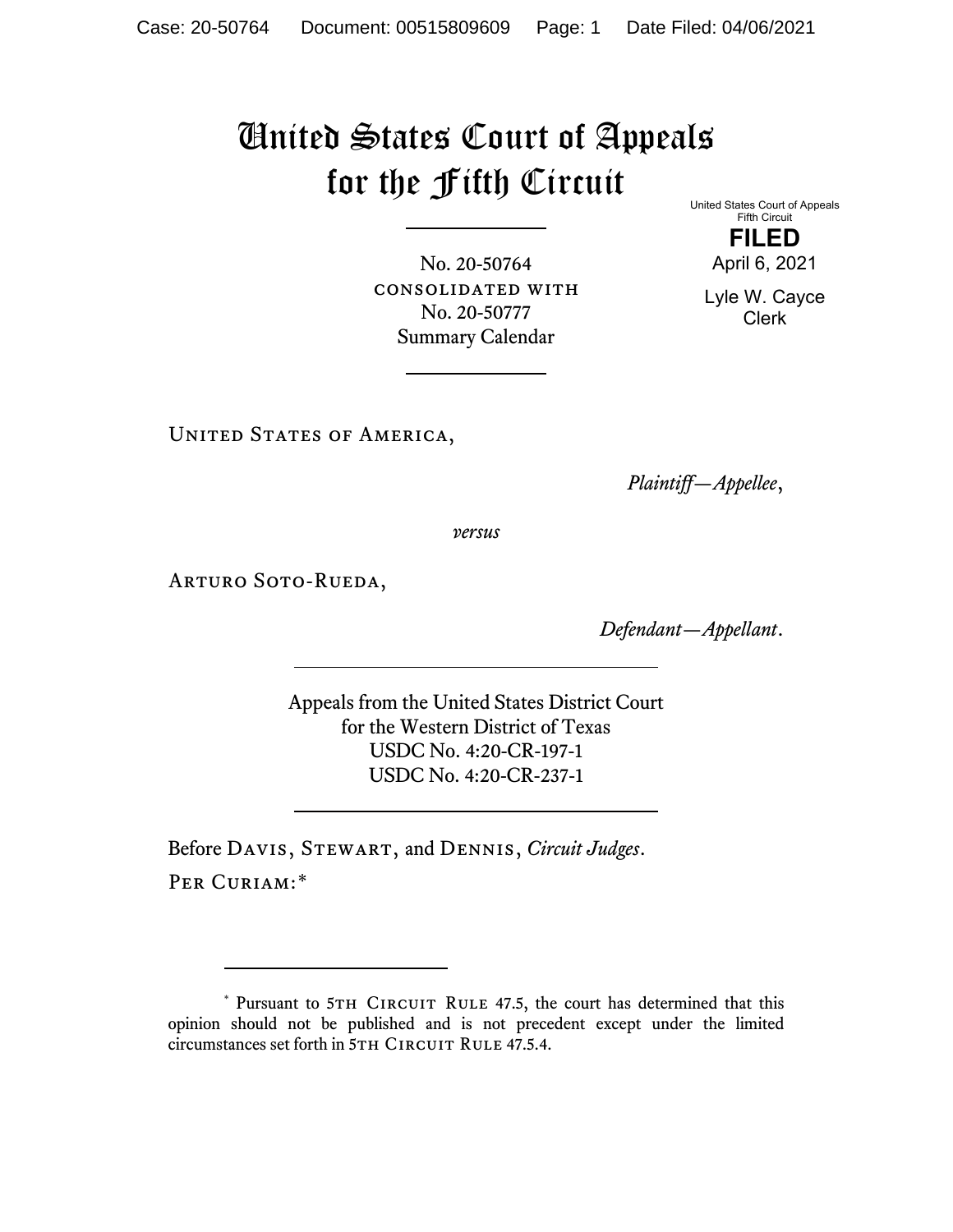## No. 20-50764 c/w No. 20-50777

Arturo Soto-Rueda appeals the within-guidelines sentence of 24 months of imprisonment and three years of supervised release imposed following his guilty plea conviction for illegal reentry after removal from the United States, in violation of 8 U.S.C. § 1326. He also appeals the concomitant revocation of his supervised release related to his prior conviction for illegal reentry.

Raising one issue on appeal, Soto-Rueda argues that he is entitled to resentencing for his new illegal reentry conviction because the sentencing enhancement provisions set forth under § 1326(b) are unconstitutional. He concedes that this argument is foreclosed by *Almendarez-Torres v. United States*, 523 U.S. 224, 226-27, 229-35 (1998), and he seeks to preserve the issue for further review. The Government filed an unopposed motion for summary affirmance agreeing that the issue is foreclosed and, in the alternative, a motion for an extension of time to file a brief.

As the Government argues, and Soto-Rueda agrees, the sole issue raised on appeal is foreclosed by *Almendarez-Torres*. *See United States v. Wallace*, 759 F.3d 486, 497 (5th Cir. 2014); *United States v. Pineda-Arrellano*, 492 F.3d 624, 625-26 (5th Cir. 2007). Because the issue is foreclosed, summary affirmance is appropriate. *See Groendyke Transp., Inc. v. Davis*, 406 F.2d 1158, 1162 (5th Cir. 1969).

Although the appeals of Soto-Rueda's illegal reentry conviction and supervised release revocation were consolidated, he does not address the revocation in his appellate brief. Consequently, he has abandoned any challenge he could have raised to the revocation or revocation sentence. *See Yohey v. Collins*, 985 F.2d 222, 224-25 (5th Cir. 1993).

Accordingly, the Government's motion for summary affirmance is GRANTED, and the judgments of the district court are AFFIRMED.